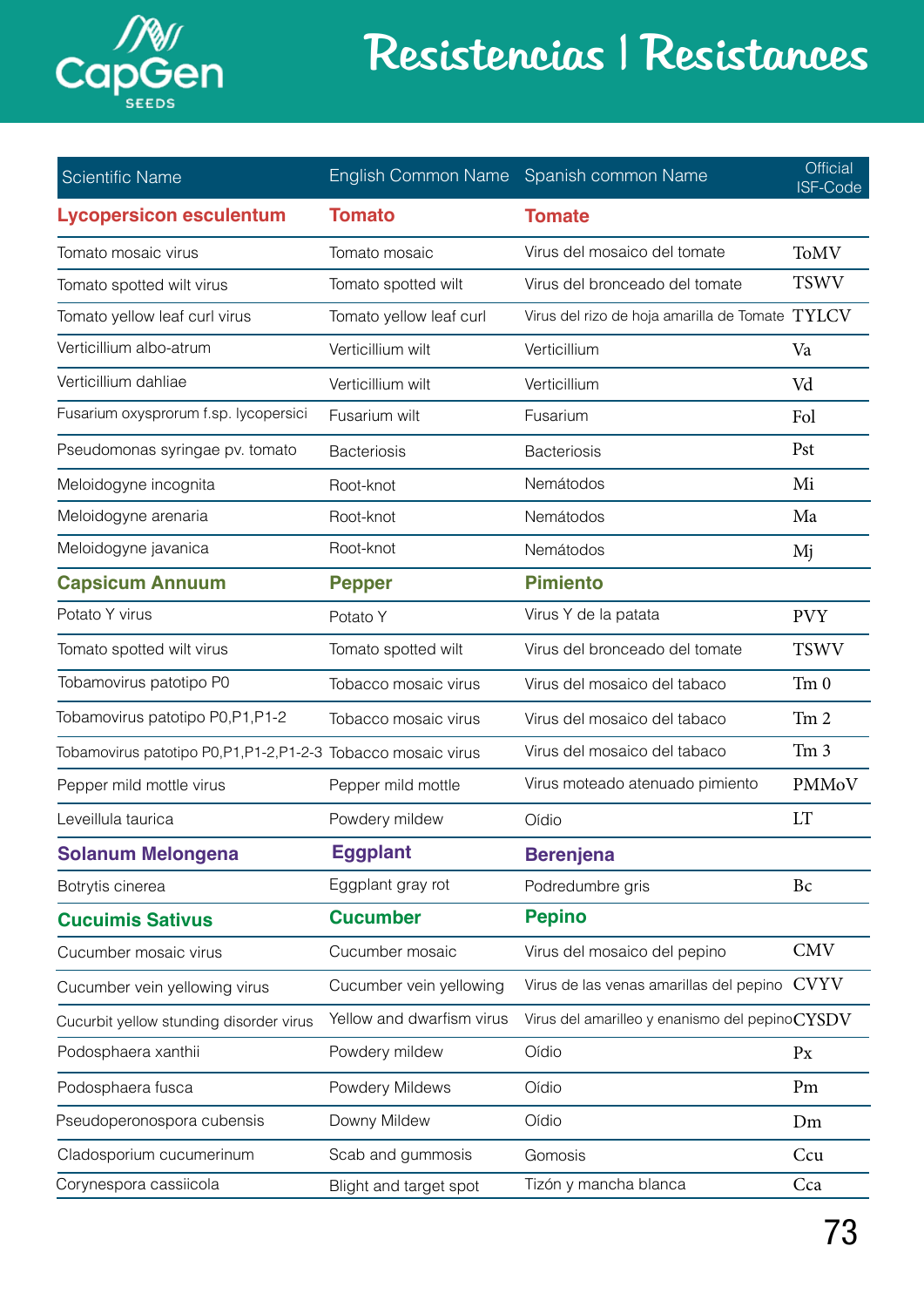## Resistencias | Resistances



| <b>Scientific Name</b>           |              | <b>English Common Name</b>    | Spanish common Name                                                                                        | <b>Official</b><br><b>ISF-Code</b> |
|----------------------------------|--------------|-------------------------------|------------------------------------------------------------------------------------------------------------|------------------------------------|
| <b>Cucurbita pepo</b>            |              | <b>Zucchini</b>               | <b>Calabacín</b>                                                                                           |                                    |
| Tomato Spotted Wilt Virus        |              | Tomato spotted wilt           | Virus del bronceado del tomate                                                                             | <b>TSWV</b>                        |
| <b>Cucumis melo</b>              |              | <b>Melon</b>                  | <b>Melón</b>                                                                                               |                                    |
| Melon necrotic spot Virus        |              | Melon necrotic spot           | Virus de las manchas del melón                                                                             | <b>MNSV</b>                        |
| Fusarium oxysporum f.sp. melonis |              | Fusarium wilt                 | Fusarium                                                                                                   | Fom: $0,1,2$                       |
| <b>Carica Papaya</b>             |              | <b>Papaya</b>                 | <b>Papaya</b>                                                                                              |                                    |
| <b>Cucumber Mosaic Virus</b>     |              | Cucumber mosaic               | Virus del mosaico del pepino                                                                               | <b>CMV</b>                         |
| Podosphaeria Xanthii             |              | Powdery mildew                | Oídio                                                                                                      | $P_{X}$                            |
| <b>Nuestras Variedades</b>       |              |                               | <b>Resistencias / Resistances</b><br>HR: Resistencia alta o estándar IR: Resistencia intermedia o moderada |                                    |
| <b>Our Varieties</b>             |              |                               | HR: High or standard resistance IR: Intermediate or standard resistance                                    |                                    |
| <b>Tomate / Tomato</b>           |              |                               |                                                                                                            |                                    |
| <b>Tulio</b>                     |              | Fol:0,1   ToMV   Va, Vd       | $TSWV$   Ma,Mi  Mj<br><b>TYLCV</b>                                                                         |                                    |
| <b>Talio</b>                     |              | Fol:0,1   Pst   ToMV   Va, Vd | <b>TYLCV   TSWV</b>                                                                                        |                                    |
| <b>Gandellino</b>                |              | Fol:0,1   ToMV   Va, Vd       | Ma, Mi, Mj                                                                                                 |                                    |
| <b>Selina</b>                    |              | Fol:0,1   ToMV   Va:0   Vd:0  | <b>TYLCV</b>                                                                                               |                                    |
| <b>CG 191 RS</b>                 |              | Fol:0,2   ToMV   Va, Vd       | TYLCV   TSWV   Ma, Mi, Mj                                                                                  |                                    |
| <b>Vibranio</b>                  |              | <b>TYLCV   TSWV</b>           | Pst   Fol:0,1   ToMV   Va, Vd                                                                              |                                    |
| <b>Adamtium Plus</b>             |              | ToMV   Va, Vd   Fol:0,2       | <b>TYLCV   TSWV</b>                                                                                        |                                    |
| <b>CG 236 RS</b>                 |              | Fol:0,2   ToMV   Va, Vd       | TYLCV   TSWV   Ma, Mi, Mj                                                                                  |                                    |
| <b>Obelix</b>                    |              | Fol:0,1   Va, Vd   ToMV       | <b>TYLCV</b>                                                                                               |                                    |
| <b>Costello</b>                  |              | Fol:0,1   ToMV   Va, Vd       | <b>TYLCV   TSWV</b>                                                                                        |                                    |
| <b>Tolentina</b>                 |              | Fol:0,1   ToMV   Va, Vd       | Lt   TYLCV   TSWV                                                                                          |                                    |
| <b>CGT1478</b>                   |              | Fol:0,1   ToMV   Va, Vd       | <b>TYLCV   TSWV</b>                                                                                        |                                    |
| <b>Pimiento / Pepper</b>         |              |                               |                                                                                                            |                                    |
| <b>CGP 1601</b>                  | <b>TM0-3</b> |                               | <b>TSWV</b>                                                                                                |                                    |
| <b>CGP 2212</b>                  | <b>TM0-3</b> |                               | TSWV   Lt                                                                                                  |                                    |
| <b>Fluor</b>                     | <b>TM0-3</b> |                               | TSWV   Lt                                                                                                  |                                    |
| Goya                             | <b>TM0-3</b> |                               | TSWV   Lt                                                                                                  |                                    |
| <b>Morse</b>                     | <b>TM0-2</b> |                               | TSWV   PVY:0                                                                                               |                                    |
| <b>Sidi</b>                      | <b>TM0-2</b> |                               | <b>TSWV</b>                                                                                                |                                    |